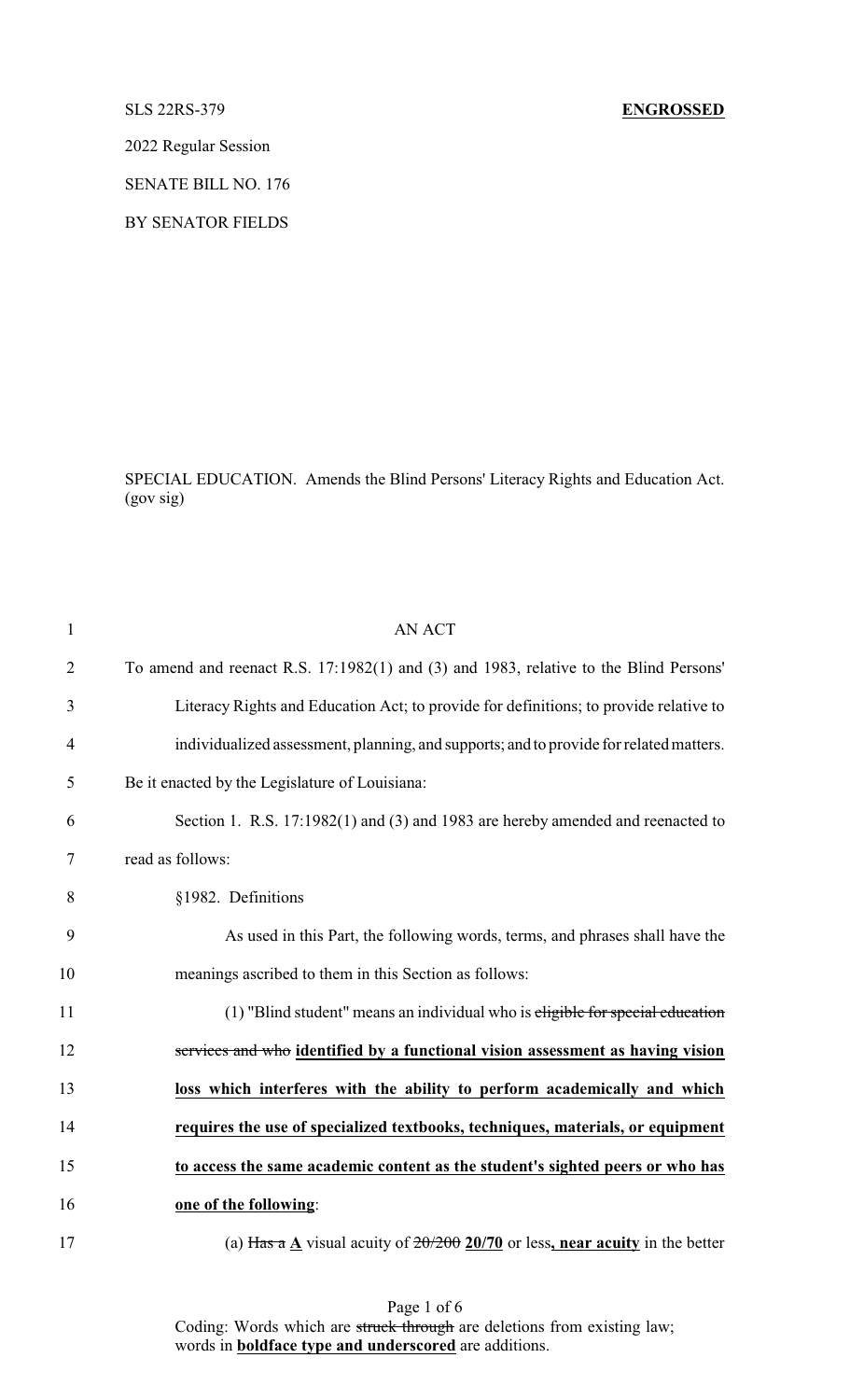| $\mathbf{1}$   | eye with correcting lenses, or both, or has a limited field of vision such that the     |
|----------------|-----------------------------------------------------------------------------------------|
| $\overline{2}$ | widest diameter subtends an angular distance of no greater than twenty degrees.         |
| 3              | (b) Has a medically indicated expectation of visual deterioration A                     |
| $\overline{4}$ | progressive loss of vision which may in the future affect the student's ability to      |
| 5              | learn.                                                                                  |
| 6              | (c) Other blindness resulting from a medically documented condition                     |
| 7              | that could include bilateral dysfunction of the optic radiations, the visual cortex,    |
| 8              | or both. This may coexist with ocular and ocular motor disorders and may be             |
| 9              | the result of perinatal brain dysfunction or trauma.                                    |
| 10             | $\ast$<br>$\ast$<br>∗                                                                   |
| 11             | (3) "Functional vision assessment" is an organized plan for observing how               |
| 12             | a student uses vision to perform routine tasks within the educational environment       |
| 13             | and assesses whether a visual impairment is interfering with the learning process       |
| 14             | student's ability to access educational content.                                        |
| 15             | $\ast$<br>*<br>∗                                                                        |
| 16             | Individualized planning and assessment assessments, planning, and<br>§1983.             |
| 17             | supports                                                                                |
| 18             | A. Each blind student has the right to individualized assessments,                      |
| 19             | planning, and supports to assist the student in accessing his educational               |
| 20             | environment to his fullest ability. Such assessments, plans, and supports shall         |
| 21             | be provided through highly trained and qualified professionals and teachers             |
| 22             | who have the appropriate education, certifications, and competencies for                |
| 23             | working with the blind.                                                                 |
| 24             | <b>B.</b> The assessment required for each Each blind student shall include a be        |
| 25             | assessed using each of the following:                                                   |
| 26             | $(1)(a)$ A braille skills inventory <del>, including a statement of strengths and</del> |
| 27             | deficits along with commensurate with grade level literacy and math standards           |
| 28             | pursuant to R.S. 17:24.4(A)(4). The inventory shall:                                    |
| 29             | (i) Include a functional vision assessment for students a student with vision           |

Page 2 of 6 Coding: Words which are struck through are deletions from existing law; words in **boldface type and underscored** are additions.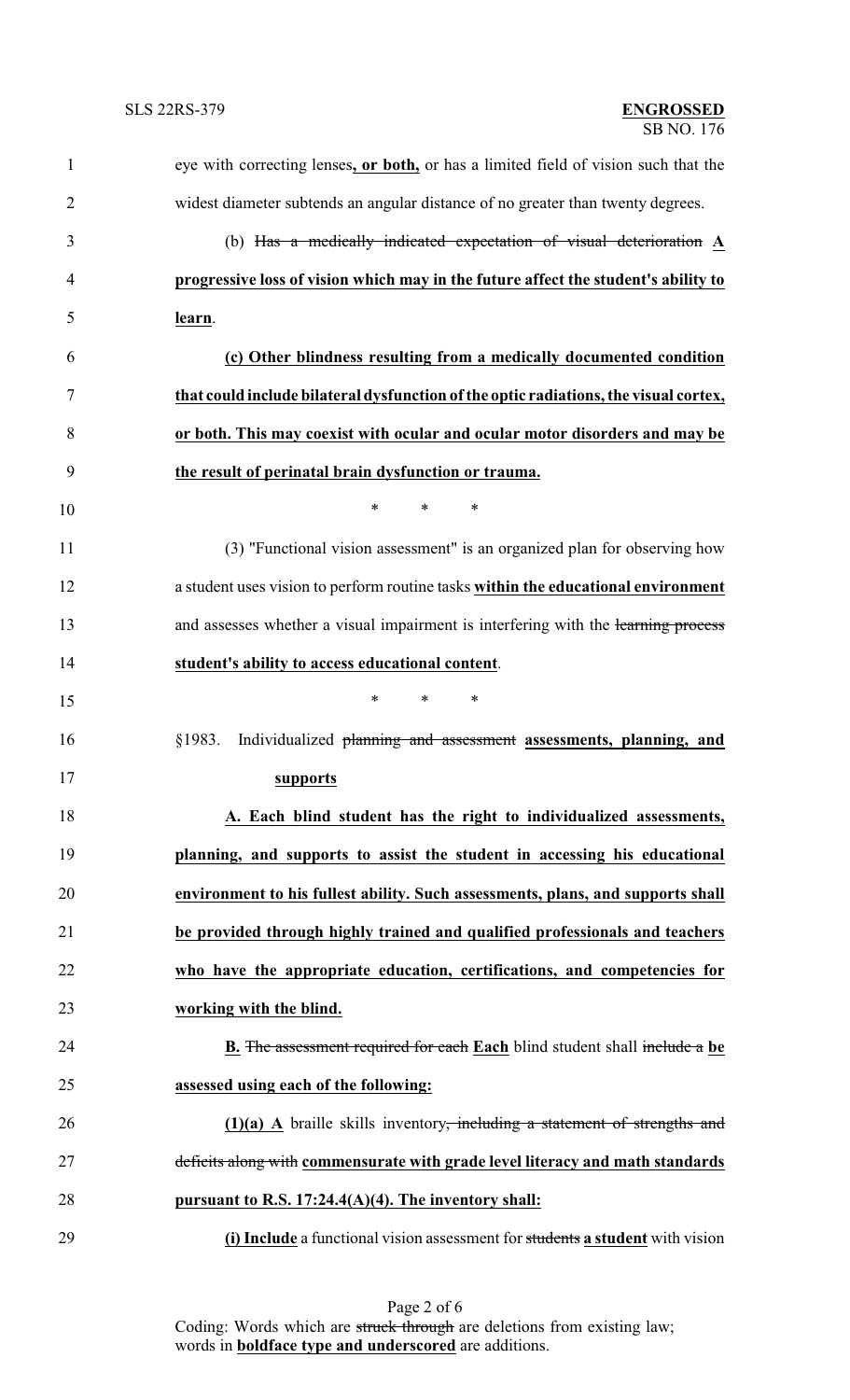| $\mathbf{1}$   | in order to determine if braille instruction is needed for the student to achieve   |
|----------------|-------------------------------------------------------------------------------------|
| $\overline{2}$ | satisfactory educational progress.                                                  |
| 3              | (ii) Provide a statement of the student's strengths and deficits.                   |
| $\overline{4}$ | (iii) Assess the student's future need for braille based on the student's eye       |
| 5              | conditions, grade level competencies, and placement expectations.                   |
| 6              | (b) Braille instruction and use are not required by this Part if, in the course     |
| $\tau$         | of developing the student's individualized education program, the team concurs that |
| 8              | the student's visual impairment does not affect independent or future independent   |
| 9              | reading and writing performance commensurate with ability.                          |
| 10             | (c) Nothing in this Part shall require the exclusive use of braille if other        |
| 11             | special education services are appropriate to the student's educational needs.      |
| 12             | (d) The provisions provision of other appropriate services shall not preclude       |
| 13             | braille use or instruction.                                                         |
| 14             | (2) A research-based learning media assessment to determine the most                |
| 15             | appropriate reading medium for the student's current and future needs.              |
| 16             | (3) If deemed necessary through the assessments provided in Paragraphs              |
| 17             | (1) and (2) of this Subsection, a low vision assessment centered on how the         |
| 18             | student uses his vision on a daily basis to determine if the student will benefit   |
| 19             | from optical devices such as monocular telescopes or magnifiers. As                 |
| 20             | appropriate, visual acuity, visual fields, and color vision shall be assessed.      |
| 21             | C. Based on the assessment findings an individualized education plan                |
| 22             | shall be developed and shall include specialized supports for education and daily   |
| 23             | living activities appropriate to the needs of the student.                          |
| 24             | D. Appropriate specialized supports may include:                                    |
| 25             | (1) Assistive technology skills that enable the student to use computers            |
| 26             | and other electronic equipment to function independently and effectively at         |
| 27             | school, home, work, and community.                                                  |
| 28             | (2) Career education skills that enable the student to explore career               |
| 29             | options and learn about the world of work.                                          |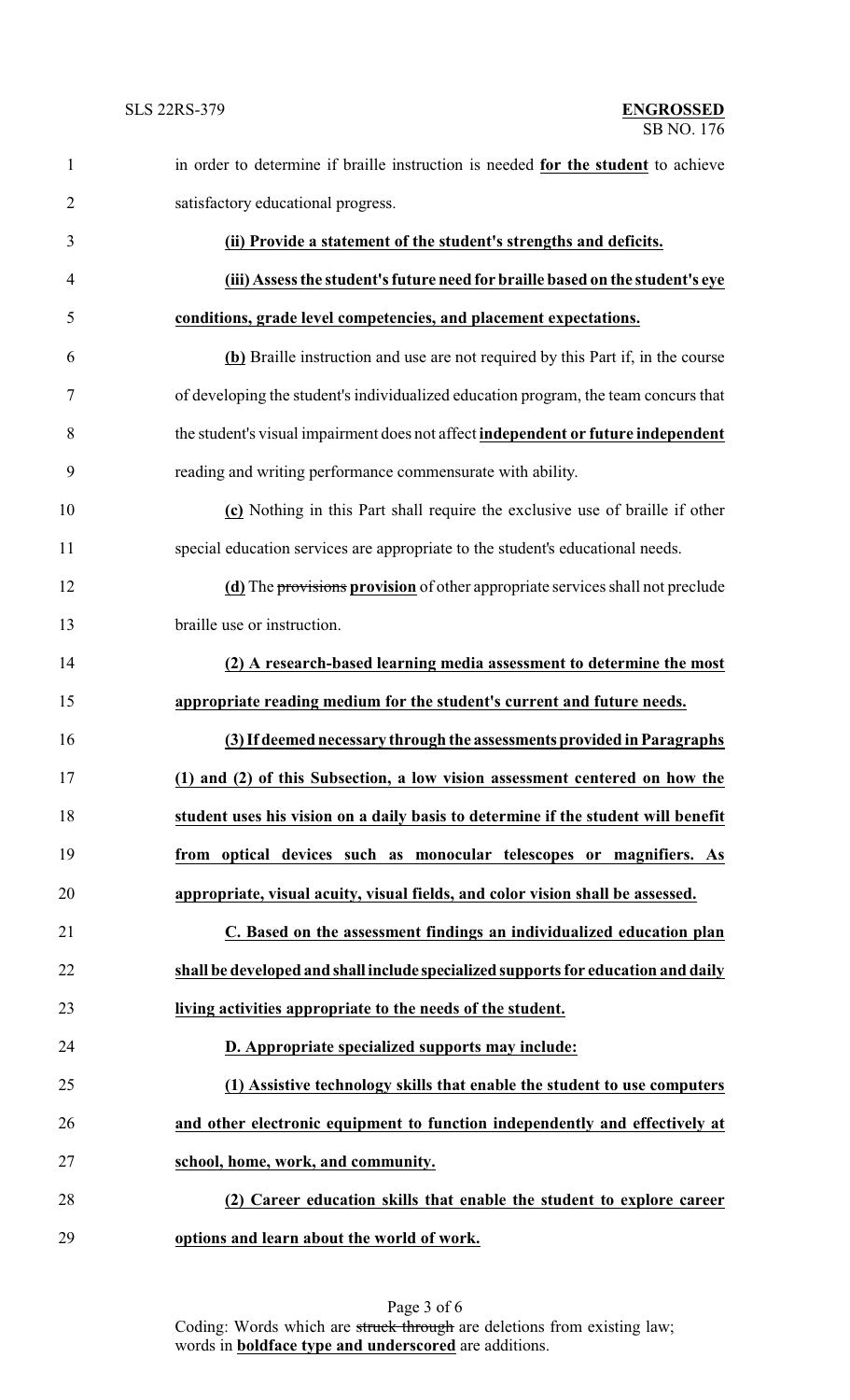| $\mathbf{1}$   | (3) Compensatory skills that enable the student to access educational                         |
|----------------|-----------------------------------------------------------------------------------------------|
| $\overline{2}$ | curriculum such as concept development, organizational skills, and                            |
| 3              | communication skills including speaking and listening, using sign language and                |
| $\overline{4}$ | tactile symbols, reading and writing braille and print, and accessing recorded                |
| 5              | materials.                                                                                    |
| 6              | (4) Independent living skills that enable the student to provide self-care,                   |
| 7              | including independent personal hygiene, food preparation, household cleaning,                 |
| 8              | clothes cleaning, and money management.                                                       |
| 9              | (5) Orientation and mobility skills that enable the student to know where                     |
| 10             | he is in space and move safely, independently, and efficiently at school, home,               |
| 11             | work, and community.                                                                          |
| 12             | (6) Recreation and leisure skills that enable the student to explore and                      |
| 13             | enjoy leisure activities.                                                                     |
| 14             | (7) Self-determination skills that enable the student to become an                            |
| 15             | effective self-advocate based on his own needs and goals.                                     |
| 16             | (8) Sensory efficiency skills that enable the student to use all of his senses,               |
| 17             | including functional vision, hearing, touch, taste, and smell.                                |
| 18             | (9) Social interaction skills that enable the student to participate actively                 |
| 19             | and appropriately in social situations.                                                       |
| 20             | Section 2. This Act shall become effective upon signature by the governor or, if not          |
| 21             | signed by the governor, upon expiration of the time for bills to become law without signature |
| 22             | by the governor, as provided by Article III, Section 18 of the Constitution of Louisiana. If  |
| 23             | vetoed by the governor and subsequently approved by the legislature, this Act shall become    |
| 24             | effective on the day following such approval.                                                 |
|                |                                                                                               |

The original instrument and the following digest, which constitutes no part of the legislative instrument, were prepared by Cheryl Serrett.

| Кì<br>٦., |
|-----------|
|-----------|

SB 176 Engrossed 2022 Regular Session Fields

Present law provides for the Blind Persons' Literacy Rights and Education Act, includes definitions, requires written individualized education plans, specifies that the required assessment for each blind student shall include a braille skills inventory, and provides that

Page 4 of 6

Coding: Words which are struck through are deletions from existing law; words in **boldface type and underscored** are additions.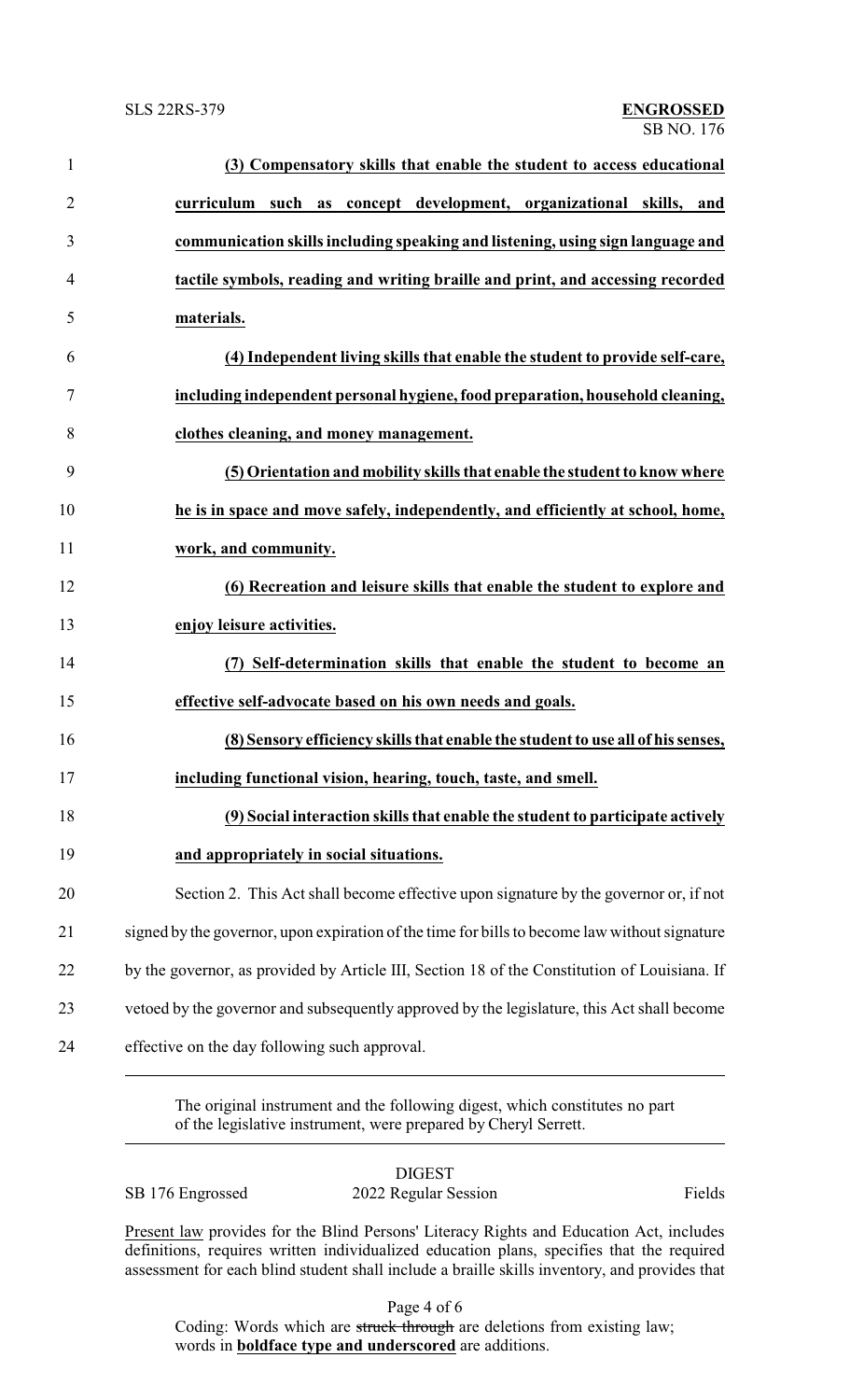braille instruction and use are not required if other special education services are appropriate to the student's educational needs. Further provides that the provisions of other appropriate services shall not preclude braille use or instruction.

Proposed law amends present law definition of a blind student to mean a student who is identified by a functional vision assessment as having vision loss which significantly interferes with the ability to perform academically and which requires the use of specialized textbooks, techniques, materials, or equipment to access the same academic content as the student's sighted peers or who has one of the following:

- (1) A visual acuity of 20/70 or less, near acuity in the better eye with correcting lenses, or both, or has a limited field of vision such that the widest diameter subtends an angular distance of no greater than twenty degrees.
- (2) A progressive loss of vision which may in the future affect the student's ability to learn.
- (3) Other blindness resulting from a medically documented condition that could include bilateral dysfunction of the optic radiations, the visual cortex, or both. This may coexist with ocular and ocular motor disorders and may be the result of perinatal brain dysfunction or trauma.

Proposed law amends present law to provide that each blind student has the right to individualized assessments, planning, and supports. Further provides that such assessments, plans, and supports shall be provided through professionals and teachers with the appropriate credentials and certifications required for working with the blind.

Proposed law adds the following additional required assessments:

- (1) A research-based learning media assessment to determine the most appropriate reading medium for the student's current and future needs.
- (2) If deemed appropriate from the results of other assessments, a low-vision assessment centered on how the student uses his vision on a daily basis to determine if the student will benefit from optical devices such as monocular telescopes or magnifiers. As appropriate, visual acuity, visual fields, and color vision shall be assessed.

Proposed law requires that, based on the assessment findings, an individualized education plan be developed and include specialized supports for education and daily living activities which are appropriate based on the needs of the student.

Proposed law provides that the appropriate specialized supports may include the following:

- (1) Assistive technology skills.
- (2) Career education skills.
- (3) Compensatory skills.
- (4) Independent living skills.
- (5) Orientation and mobility skills.
- (6) Recreation and leisure skills.
- (7) Self-determination skills.
- (8) Sensory efficiency skills.

## Page 5 of 6

Coding: Words which are struck through are deletions from existing law; words in **boldface type and underscored** are additions.